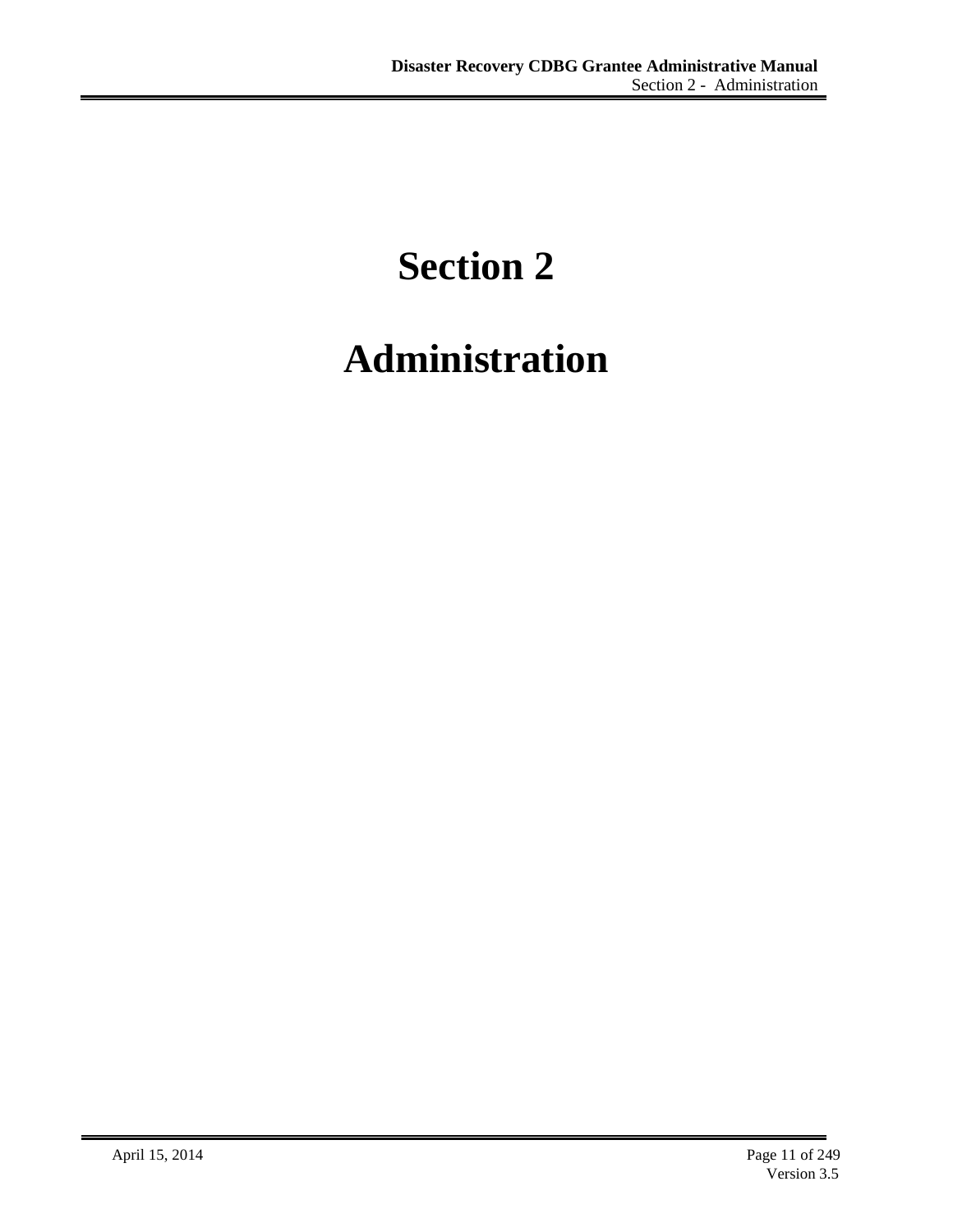# **Section 2 – Administration**

| 1.0  |                                                                                   |  |
|------|-----------------------------------------------------------------------------------|--|
| 1.1  |                                                                                   |  |
| 2.0  |                                                                                   |  |
| 3.0  |                                                                                   |  |
| 3.1  |                                                                                   |  |
| 4.0  |                                                                                   |  |
| 5.0  |                                                                                   |  |
| 6.0  |                                                                                   |  |
| 6.1  |                                                                                   |  |
| 6.2  |                                                                                   |  |
| 7.0  |                                                                                   |  |
| 8.0  |                                                                                   |  |
| 9.0  |                                                                                   |  |
| 10.0 |                                                                                   |  |
| 10.1 |                                                                                   |  |
| 10.2 |                                                                                   |  |
| 10.3 |                                                                                   |  |
| 10.4 |                                                                                   |  |
| 10.5 |                                                                                   |  |
| 10.6 |                                                                                   |  |
| 10.7 |                                                                                   |  |
| 10.8 |                                                                                   |  |
| 11.0 |                                                                                   |  |
| 11.1 |                                                                                   |  |
| 11.2 |                                                                                   |  |
| 11.3 | Standards for Rehabilitation of Non-substantially-damaged Residential Buildings23 |  |
| 11.4 |                                                                                   |  |
| 12.0 |                                                                                   |  |
|      |                                                                                   |  |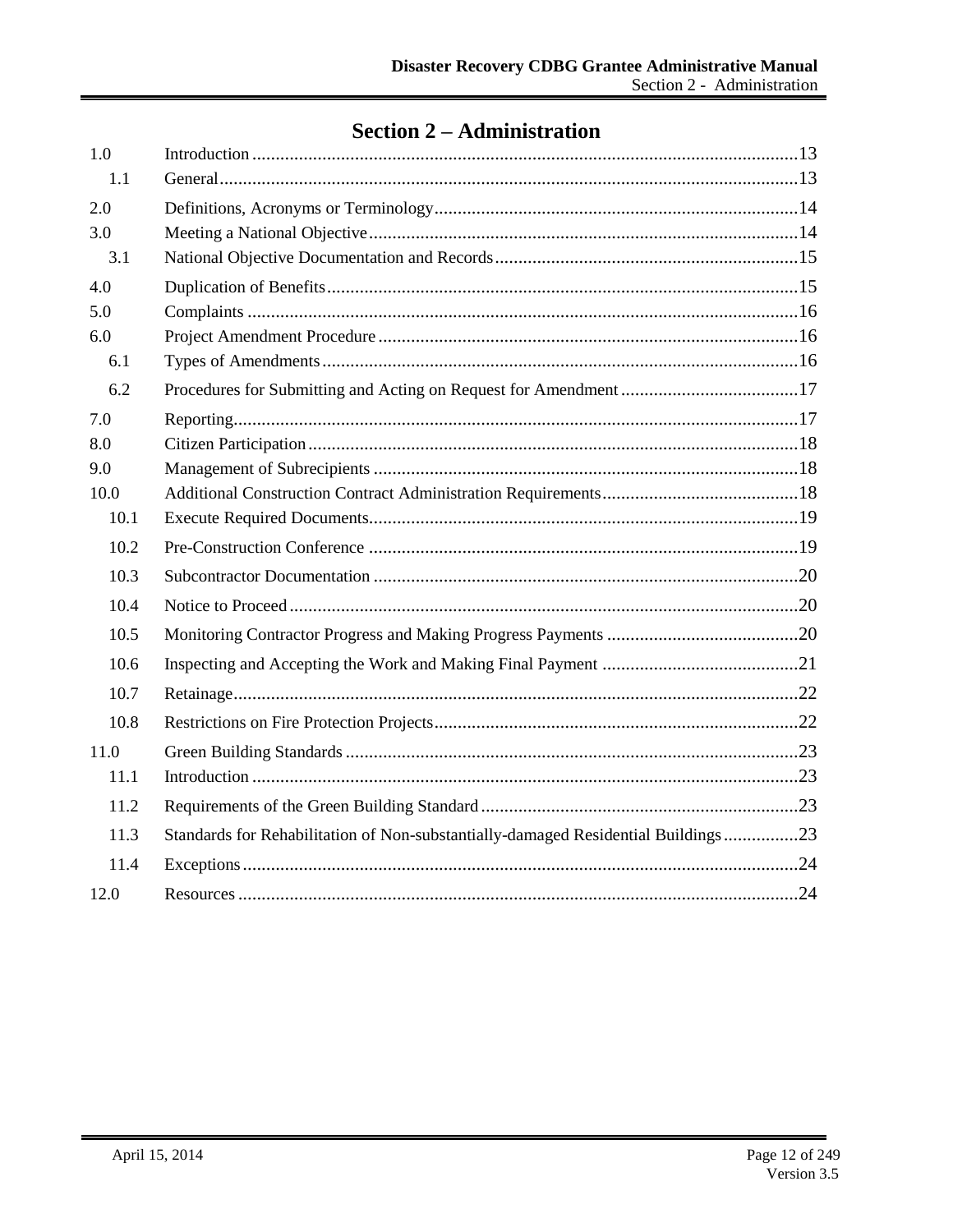# **Section 2 – Administration**

# <span id="page-2-0"></span>**1.0 Introduction**

Disaster Recovery CDBG grants depart from the regular CDBG programs in many respects. The purpose of this section is to describe the criteria for grant administration and the reporting requirements to be used by Disaster Recovery CDBG grantees. These requirements may vary from those applied to the state or state agencies also involved in administering Disaster Recovery CDBG programs.

The Disaster Recovery CDBG Administration Manual starts at a point where the grantee has been selected and the grant approved. The focus is with the implementation and amendment of grantee programs and projects. In taking this approach the OCD-DRU notes that initial determinations of national objective, citizen participation requirements, and compliance with regulatory eligible activity limitations have previously been addressed and do not warrant extended discussion here. The continuing nature of the requirement to maintain compliance with a national objective warrants a discussion of that topic, which is included in Subsection [3.0](#page-3-1) below. The requirements for citizen participation and eligible activities will have been provided to the grantee in conjunction with its program or project application process. An overview of the waivers and alternate requirements related to the citizen participation associated with catastrophic disasters is given in Subsection [8.0](#page-7-0) below. The grantee should contact the OCD-DRU in the event that further guidance is required in these areas.

It should be noted that certain programs currently administered by the OCD-DRU under certain Disaster Recovery CDBG Action Plans may also be available to grantees. These programs may include activities not discussed in this manual. Grantees should contact the OCD-DRU for guidance related to administration of those programs. An example would be a grantee administered multi-unit housing loan program. This program would involve tenant eligibility (including tenant income verification), loan servicing, and asset management requirements that are not addressed in this manual.

## <span id="page-2-1"></span>**1.1 General**

A grantee is responsible for:

- 1. Day-to-day program management;
- 2. Subrecipient/Unit of General Local Government monitoring;
- 3. Contractor management;
- 4. Beneficiary data;
- 5. Grantee's internal audit function;
- 6. Record keeping;
	- a. Document day-to-day management;
	- b. Retain for five years after closeout of the State's Disaster Recovery grant by HUD;
- 7. Privacy; and,
- 8. Freedom of Information Act (FOIA) Requests

HUD provides the following general guidance for program administration:

- 1. Put all procedures in writing. Follow them or document why they aren't followed.
- 2. Build performance targets into contracts. Hone the scopes of work.
- 3. Make the files tell the story.
- 4. Build compliance into day-to-day management. Project completion can be undone by noncompliance.
- 5. Sign off on the work.
- 6. Catch problems early and take action.
- 7. Communicate.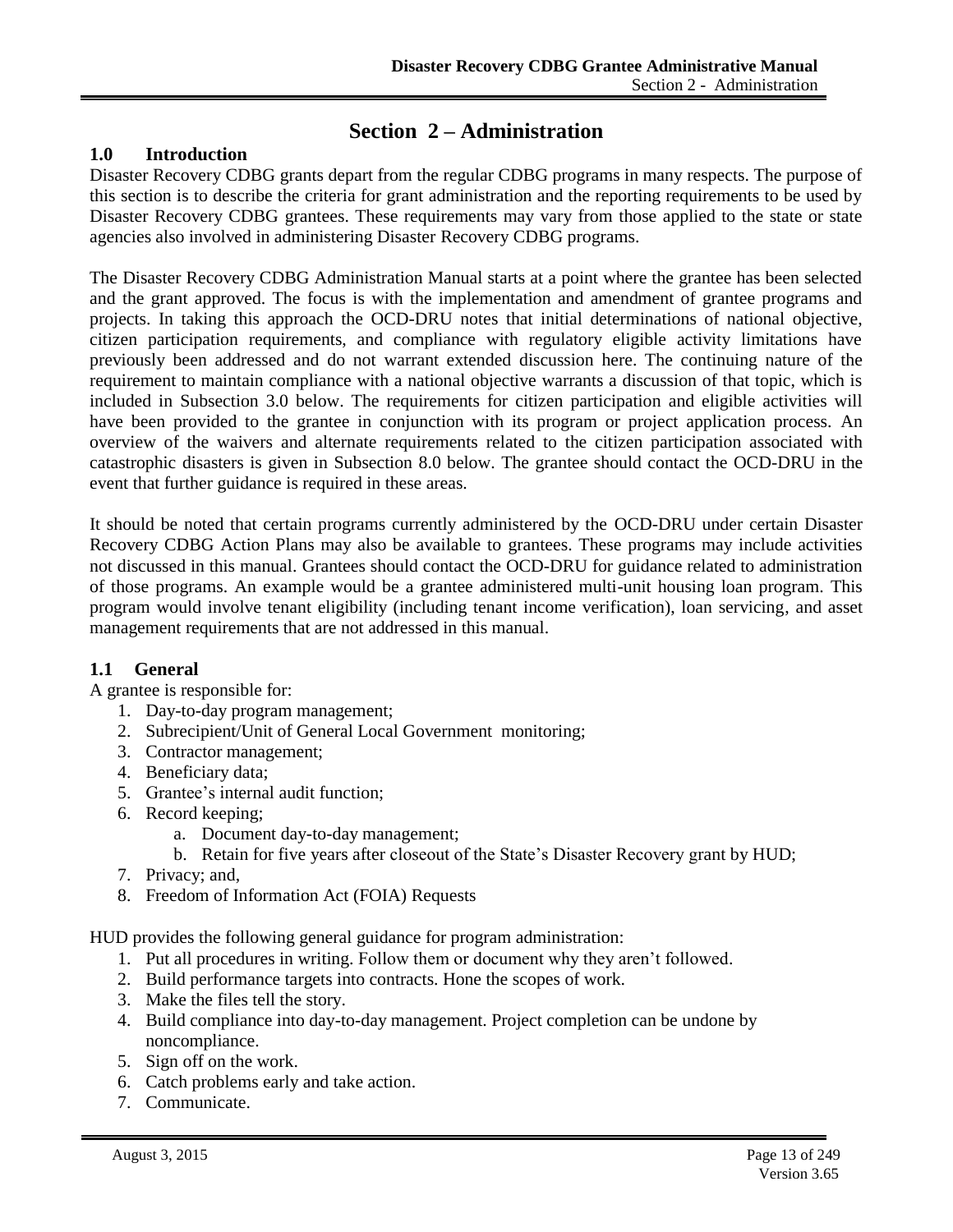The OCD-DRU, and perhaps HUD, will monitor the grantee's program activities for compliance with program requirements, approved Action Plans and amendments, and applicable statutes and regulations. See Section 12 - Monitoring for an overview of the monitoring activities. Implementing the HUD guidance above will ensure efficient program operation and less disruptive monitoring sessions for the grantee. HUD provides Guidebooks for Grantees and Subrecipients in the CDBG Program on their website (Link included within Subsection [11.0\)](#page-12-0).

# <span id="page-3-0"></span>**2.0 Definitions, Acronyms or Terminology**

Please reference these terms for explanation of commonly used names, acronyms, and phrases used within this section.

- 1. **CFR Code of Federal Regulations** Identifies rules and regulations published in the Federal Register
- 2. **FOIA**  Freedom of Information Act
- 3. **HUD** U.S. Department of Housing and Urban Development; establishes the regulations and requirements for the CDBG programs and has oversight responsibilities for the use of funds.
- 4. **LMI Low to Moderate Income -** Family or household annual income less than the Section 8 Low Income Limit, generally 80 percent of the area median income, as established by HUD. LMI limits are set annually by HUD; the grantee should obtain the newest table to determine current limits.
- 5. **Low-Income Household/Family** A household/family having an income equal to or less than the Section 8 Very Low Income limit (50% of the area median income) as established by HUD. LMI limits are set annually by HUD; the grantee should obtain the newest table to determine current limits.
- 6. **USC United States Code**  A consolidation and codification by subject matter of the general and permanent laws of the United States.

# <span id="page-3-1"></span>**3.0 Meeting a National Objective**

Before any activity can be funded in whole or in part with CDBG funds, a determination must be made as to whether the activity is eligible under Title I of the Housing and Community Development Act (HCDA), as amended. Activities must also meet one of the three national objectives. All projects funded under CDBG must address at least one of the following three national objectives of the CDBG Program:

- 1. Benefit low- and moderate-income (LMI) persons
- 2. Aid in the prevention or elimination of slums or blight
- 3. Meet other community development needs having a particular urgency

The LMI national objective is often referred to as the "primary" national objective because the regulations require that the OCD-DRU expend at least 50 percent of Disaster Recovery CDBG funds to meet this particular objective. Applicants must ensure that the activities proposed, when taken as a whole, will not benefit moderate-income persons to the exclusion of low-income persons.

A determination of the eligibility of an activity is made as a part of the OCD-DRU Project Application review process. However, under the CDBG regulations, a project is not considered as meeting a national objective until it is complete. Grantees must be aware of the national objective category and document compliance throughout the life of the project or program. See Subsection [3.1.](#page-4-0)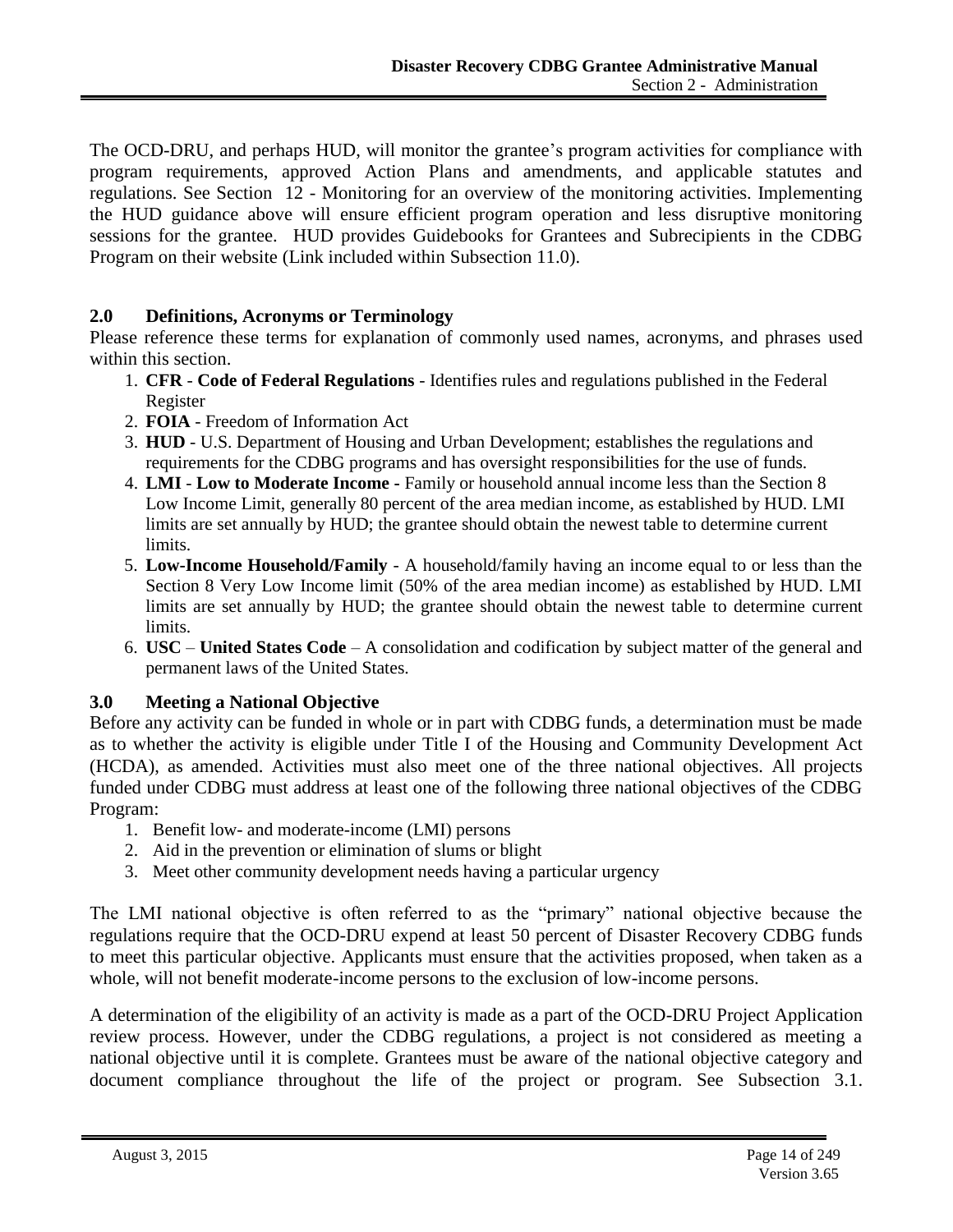Except as may have been waived by HUD, the requirements of 24 CFR 570.483 relate to the national objectives. See Exhibit 1-1Federal Register/Volume 73, No. 200/October 15, 2008 (73 FR 61154) items numbered 8, 9, 10 and 11 for an example.

# <span id="page-4-0"></span>**3.1 National Objective Documentation and Records**

Grantees must maintain records showing that funded activities meet one of the national objectives. Depending on the national objective, the files must contain, at a minimum, the specific documentation in the table below. This specified documentation may also be used in reporting performance measures information.

|  | Documents required to be maintained for purposes of proving that a national objective was met: |
|--|------------------------------------------------------------------------------------------------|
|  |                                                                                                |

| <b>National Objective</b> | <b>Required Documentation</b>                                                                         |
|---------------------------|-------------------------------------------------------------------------------------------------------|
|                           | Boundaries of service area<br>$1 \quad$<br>Census data including total persons and percentage low/mod |
| Low/Mod Area              | Evidence area is primarily residential<br>3.                                                          |
|                           |                                                                                                       |
|                           | Survey documentation (if applicable)<br>4.                                                            |
| Low/Mod Limited           | Documentation that the beneficiaries are low/mod or presumed to be low/mod (by                        |
| Clientele                 | category)                                                                                             |
| Low/Mod Housing           | Income verification of households (using the Section 8 definition) including source                   |
|                           | Documentation                                                                                         |
| Low/Mod Job               | Number of jobs created or retained<br>1.                                                              |
| Creation and              | Type and title of jobs created or retained<br>2.                                                      |
| Retention                 | Income of persons benefiting from the jobs created or retained<br>3.                                  |
|                           | Area designation (e.g., boundaries, evidence area meets State slum/blight<br>1.                       |
|                           | requirements)                                                                                         |
| Slum and Blight           | Documentation and description of blighted conditions (e.g., photographs,<br>2.                        |
|                           | structural surveys, or development plans)                                                             |
|                           | If applicable, evidence that the property meets spot designation requirements (e.g.,                  |
|                           | inspections)                                                                                          |
|                           | 1. Documentation of urgency of need and timing                                                        |
| <b>Urgent Need</b>        | Certification that other financing resources were unavailable and CDBG had to<br>2.                   |
|                           | be used                                                                                               |

## <span id="page-4-1"></span>**4.0 Duplication of Benefits**

Many federal and state agencies are involved in responding to Presidentially declared major disasters under the Robert T. Stafford Disaster Relief and Emergency Assistance Act of 1974 (the "Stafford Act"). Grantees must be aware that the Supplemental Appropriations Act authorizing CDBG funding or the Stafford Act may include restrictions on using those program funds to provide assistance when insurance providers or other federal or state agencies have already funded all or a portion of the activity.

# **Note: See exhibit 2-5 for DOB policy and exhibit 2-6 for sample DOB policy for adoption by grantees and subrecipients.**

Certain Supplemental Appropriations Acts also include restrictions against use of those program funds as a matching requirement, share or contribution for any other federal program.

The Stafford Act also contains eligibility requirements for recipients who have received prior disaster funding based upon whether or not they are in compliance with requirements associated with receipt of those funds. Where applicable, recipients must be in compliance with these restrictions or individual funding will be denied.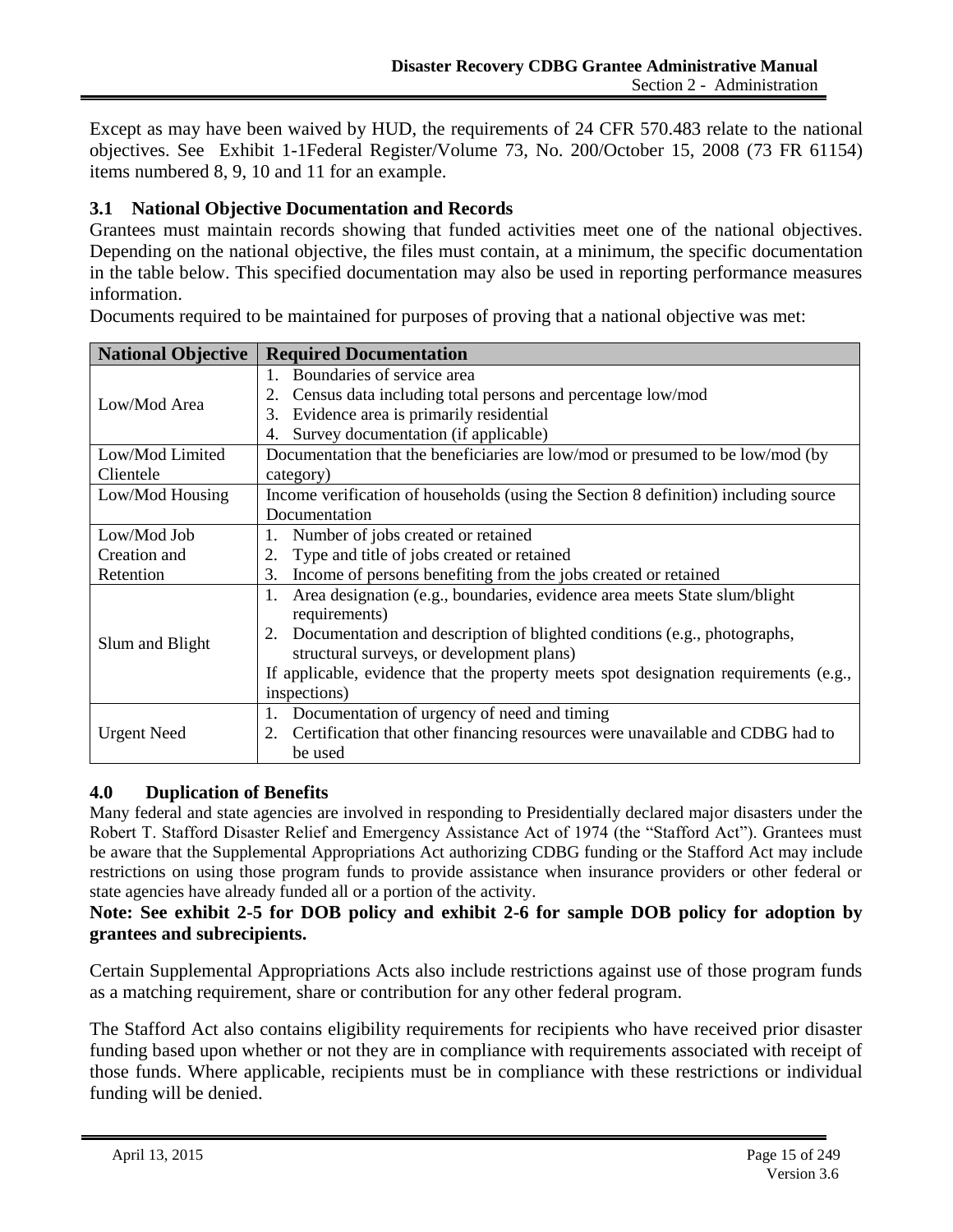# <span id="page-5-0"></span>**5.0 Complaints**

Resolving local complaints is the grantee's responsibility. Grantees are required by federal regulations to establish a procedure for handling complaints that deal with local program administration, management, or operational procedures. The OCD-DRU is responsible for monitoring to ensure that a procedure for handling local complaints is in place and is used when necessary. The grantee may provide HUD contact information to complainants as needed.

For complaints regarding civil rights violations in grant programs, they should contact the Department of HUD, Office of Fair Housing and Equal Opportunity (FHEO) (1-800-669-9777).

Complaints about fraud, waste, and abuse related to grant programs that represent criminal wrongdoing or HUD standards of ethics and conduct may be submitted to the Office of Inspector General (1-800- 347-3735).

Section 3 of the HUD Act of 1968 complaints are required to be filed at the appropriate HUD FHEO Regional Office in which the violation occurred within 180 days from the date of the action or omission upon which the complaint is based.

#### <span id="page-5-1"></span>**6.0 Project Amendment Procedure**

If the grantee wishes to change any aspect of a project from the original agreement, they must request an amendment from OCD-DRU. The types of project amendments that may be requested, along with procedures for requesting amendments, are discussed below.

#### <span id="page-5-2"></span>**6.1 Types of Amendments**

- 1. **Extension of Time** This type of amendment must be requested when the grantee determines that all project work cannot be completed prior to the project expiration date.
- 2. **Budget Revisions** This type of amendment must be requested when:
	- a. A need exists for line item revisions within the administration budget which will exceed 10 percent of the total Disaster Recovery CDBG administration budget.
	- b. The grantee wants to transfer administrative funds to an approved project activity.
	- c. The grantee decides not to implement an approved activity.
	- d. The grantee wants to transfer unobligated funds from a completed activity to another activity.
	- e. A need exists to make line item revisions which will exceed 10 percent of the total Disaster Recovery CDBG project budget, excluding administration.
- 3. **Scope of Work** This type of amendment must be requested when expanding or reducing the approved scope of work to be performed. For instance, if a project was approved to rehabilitate 20 homes, but the grantee has enough funds to rehabilitate an additional 5 homes, an amendment must be submitted. Approval of project amendments is subject to the availability of the funds remaining in the project's approved budget. In addition, all amendments must be reviewed by the OCD-DRU environmental staff to determine if the amended scope of work changes the environmental review record.

Major reductions in the scope of proposed work could result in adverse state action–grant reduction, termination, or a finding of ineligibility for future funding. Grantee's projects were selected for funding based on their proposed projects and are expected to carry it out as proposed. Contact the OCD-DRU if problems emerge which might lead to project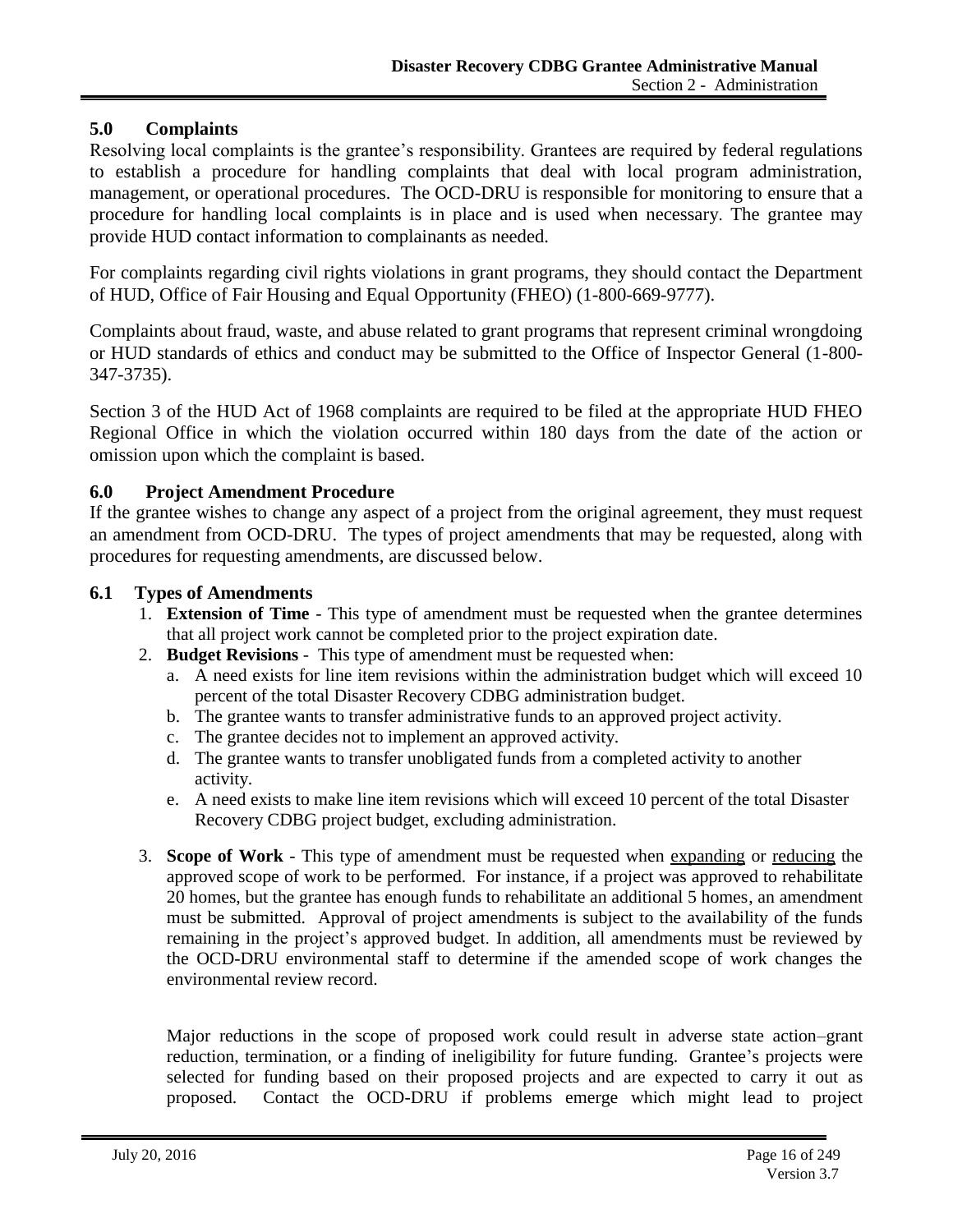modifications. The OCD-DRU recognizes that unexpected problems can occur which may invalidate the originally proposed project. However, early notification of potential problems will permit all parties involved to resolve them. The objective is to resolve problems whenever possible.

4. **Special Conditions -** This type of amendment must be submitted if a grantee wishes to seek approval to modify, eliminate, or extend the time of a special condition on the grant award.

# <span id="page-6-0"></span>**6.2 Procedures for Submitting and Acting on Request for Amendment**

Request for amendments, especially for extension of time, should be submitted no later than 30 days prior to the project expiration date. All amendments must be submitted on the Request for Project Amendment Form (sample located in Exhibit 2-1) and must be signed by the chief elected official who signed the CEA. If you submitted online, you must amend the online application by clicking the "amend" process and following the System's direction.

Single changes or cumulative changes in the program budget greater than ten percent of the project award amount or smaller changes that result in the deletion or addition of an activity or item require prior approval from the OCD-DRU.

The OCD-DRU will provide written approval or disapproval notification to the grantee. All approved amendments will become a part of the original project award and will be subject to all applicable conditions and assurances.

**Note:** If the OCD-DRU finds that a request for amendment is for an action that has already taken place, the amendment will not be approved.

## <span id="page-6-1"></span>**7.0 Reporting**

Grantees must be able to fully document compliance with applicable program and statutory requirements and associated regulations for the Disaster Recovery CDBG program. This can be accomplished through careful attention in maintaining adequate records (see Section 4 – Records Management) and submitting required reports. Grantees are required to submit reports on a quarterly basis using the procedures developed by the OCD-DRU. Contact the OCD-DRU for current reporting requirements and processes.

The type of information that may be required within these reports includes, but is not limited to:

- 1. Persons Benefitting
	- a. Jobs Created (LMI/Non-LMI)
	- b. Homes Rehabilitated (LMI/Non-LMI)
	- c. LMI Special Assessments Paid
	- d. Elderly/Handicapped
	- e. Race
	- f. Ethnicity
- 2. Households Benefitting
- 3. Housing Units
- 4. Businesses
- 5. Properties
- 6. Non-business Organizations Benefitting
- 7. Public Facilities
- 8. Buildings (non-residential)
- 9. Parcels Acquired Voluntarily
- 10. Linear feet of Public Improvement
- 11. Parcels Acquired by Condemnation Linear miles of Public Improvement
- 12. Permanent Jobs Created
- 13. Cable Feet of Public Utility
- 14. Cases Opened
- 15. Cases Closed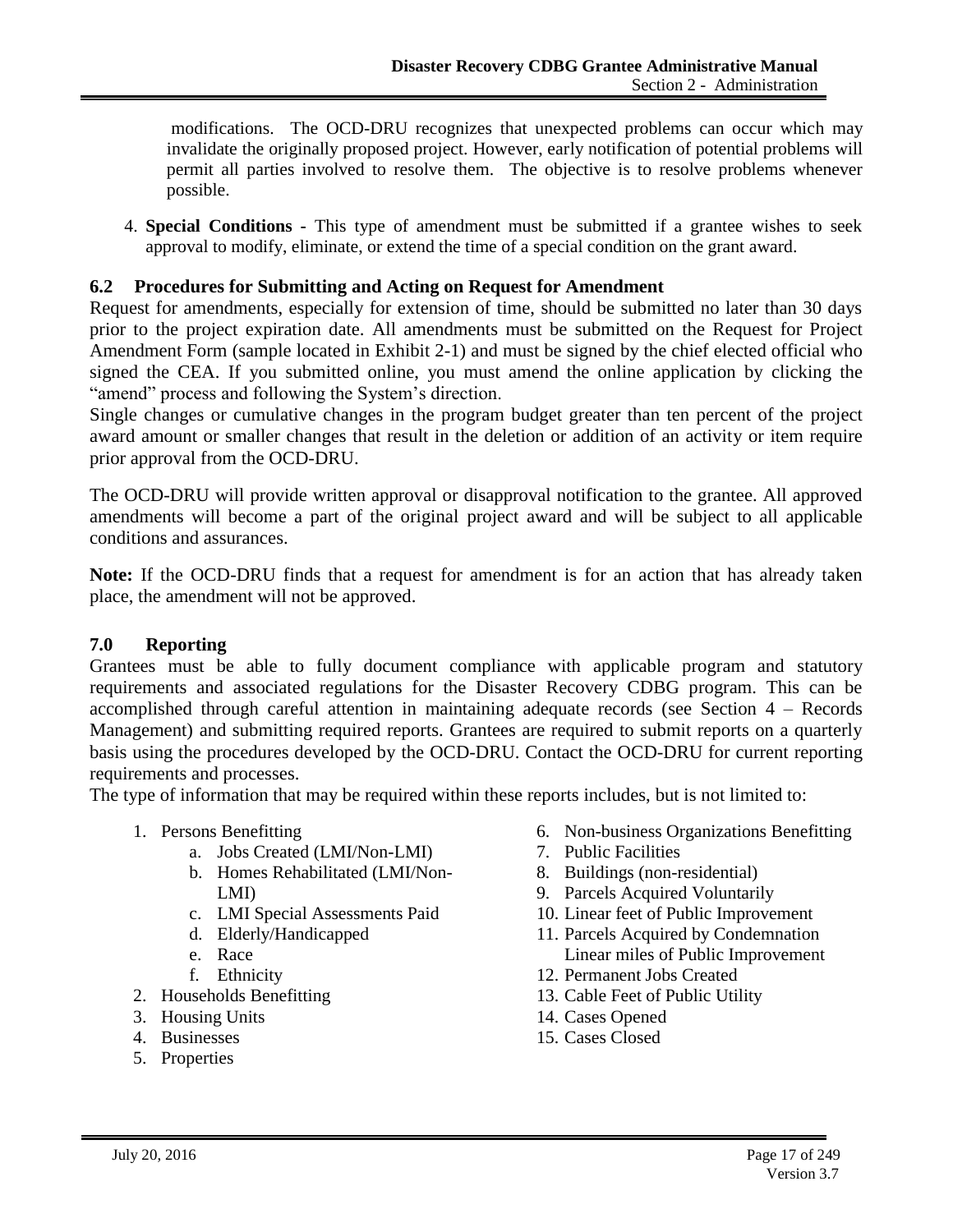# <span id="page-7-0"></span>**8.0 Citizen Participation**

The requirements under 42 U.S.C. 5304(a)(2) and (3), 42 U.S.C. 12707, 24 CFR 570.486, and 24 CFR 91.115(b) with respect to citizen participation have been waived for disaster assistance associated with Hurricanes Katrina, Rita, Ike, and Gustav and replaced with alternate requirements. See the discussion regarding this waiver within Exhibit 1-1 and Exhibit 1-2.

The citizen participation waiver and alternative requirements permit a more streamlined public process, but one that still provides for reasonable public notice, appraisal, examination, and comment on the activities proposed for the use of CDBG disaster recovery project funds. The waiver removes the requirements for public hearings or meetings as the method for disseminating information or collecting citizen comments. Instead, grantees are encouraged to employ innovative methods to communicate with citizens and solicit their views on proposed uses of disaster recovery funds.

While grantees may not be required to notify the public and solicit their views at hearings when developing specific programs and/or projects, they are strongly encouraged to do so. A sample Citizen Participation Plan is included as Exhibit 2-2. The OCD-DRU will determine applicable citizen participation requirements for program and/or project amendments on a case-by-case basis.

## <span id="page-7-1"></span>**9.0 Management of Subrecipients**

The information contained in this CDBG Grantee Administrative Manual is provided to assist both grantees and subrecipients with the implementation of disaster recovery grants. However, if grantees make use of subrecipients to carry out activities with CDBG disaster recovery funds, it is necessary that proper management of these subrecipients be executed. Subrecipient management should be conducted according to HUD's *Managing CDBG: A Guidebook for Grantees on Subrecipient Oversight* and *Playing by the Rules: A Handbook for CDBG Subrecipients on Administrative Systems*. Each of these publications can be accessed by the following link:

[http://portal.hud.gov/hudportal/HUD?src=/program\\_offices/comm\\_planning/communitydevelopment/l](http://portal.hud.gov/hudportal/HUD?src=/program_offices/comm_planning/communitydevelopment/library/subrecipient) [ibrary/subrecipient.](http://portal.hud.gov/hudportal/HUD?src=/program_offices/comm_planning/communitydevelopment/library/subrecipient)

## <span id="page-7-2"></span>**10.0 Additional Construction Contract Administration Requirements**

Due to the complexity of construction projects, the grantee must take additional steps for each construction contract/project to ensure quality of work and compliance with required laws, rules, and regulations.

An overview of the additional steps required for construction contracts is shown in the diagram below.

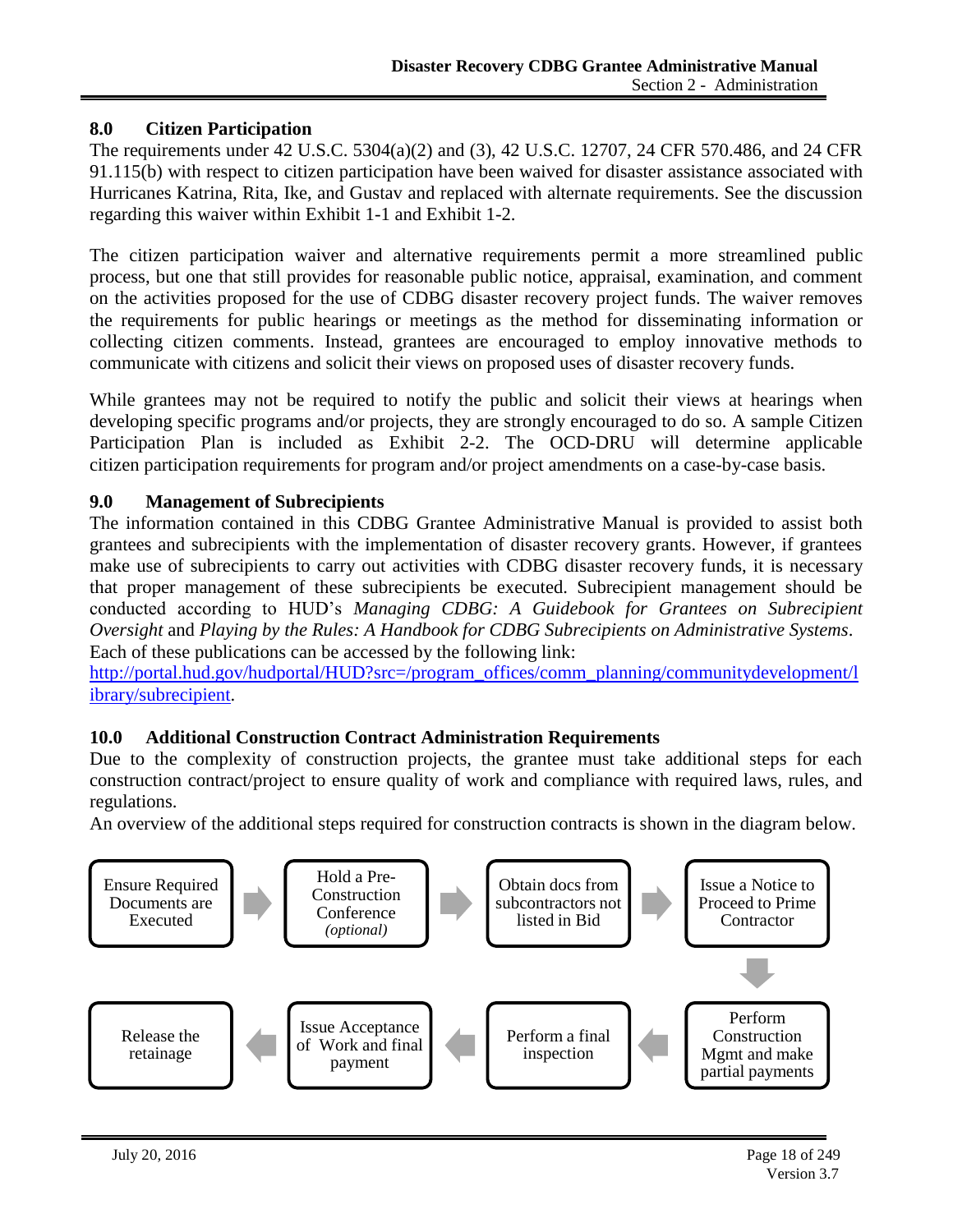#### <span id="page-8-0"></span>**10.1 Execute Required Documents**

Following award of the contract, the contract documents and applicable bonding and insurance requirements must be completed and executed. Contract documents include:

- 1. All the items contained in the bid package
- 2. The executed contract
- 3. Bid proposal
- 4. Contractor certifications
- 5. Bonding and Insurance forms
- 6. Verification of the status of surety or insurance companies must be carried out by the grantee, and the date and method of verification must be clearly documented in the grantee's files. (See Exhibit 6-11)
- 7. The Louisiana Insurance Commissioner's Office must be contacted by phone at (225) 342-0895, or online at www.ldi.state.la.us in order to determine whether or not the agent selling the bond is currently licensed to do business in Louisiana.
- 8. If the status of the company(s) was checked via the internet websites, a copy of the information located at the websites will be sufficient verification.

The contract file and associated compliance files should be reviewed to make sure documentation is complete. The following is a list of construction contract file requirements:

- 1. Preliminary design and cost estimates;
- 2. Final design documents and cost estimates;
- 3. Evidence that all necessary land or easement acquisition has been completed prior to advertising for bids;
- 4. Bid documents;
- 5. Documentation of submittal to and approval of plans and specifications by the cognizant state/federal agency having jurisdiction over the project;
- 6. Certification of Compliance with Architectural Barriers Act, if applicable;
- 7. Proof of publication/copy of advertisement for bids;
- 8. Minutes of public bid opening;
- 9. Tabulation of bids;
- 10. Recommendation for award;
- 11. Notice of contract award;
- 12. Executed contract document;
- 13. Certification of insurance/bonding; and
- 14. Notice to Proceed.

## <span id="page-8-1"></span>**10.2 Pre-Construction Conference**

A pre-construction conference or other means of notification should be accomplished immediately upon contract execution to inform the prime contractor(s) of his/her responsibilities. Others who must be aware of these responsibilities are the foreman or construction superintendent, the person who will be preparing payrolls, and all subcontractors identified in the bid.

These responsibilities include:

- 1. Labor standards (see Section 7 Labor Regulations).
- 2. Other State and local provisions.
- 3. Technical job requirements.
- 4. Equal opportunity (see Section 8 Civil Rights).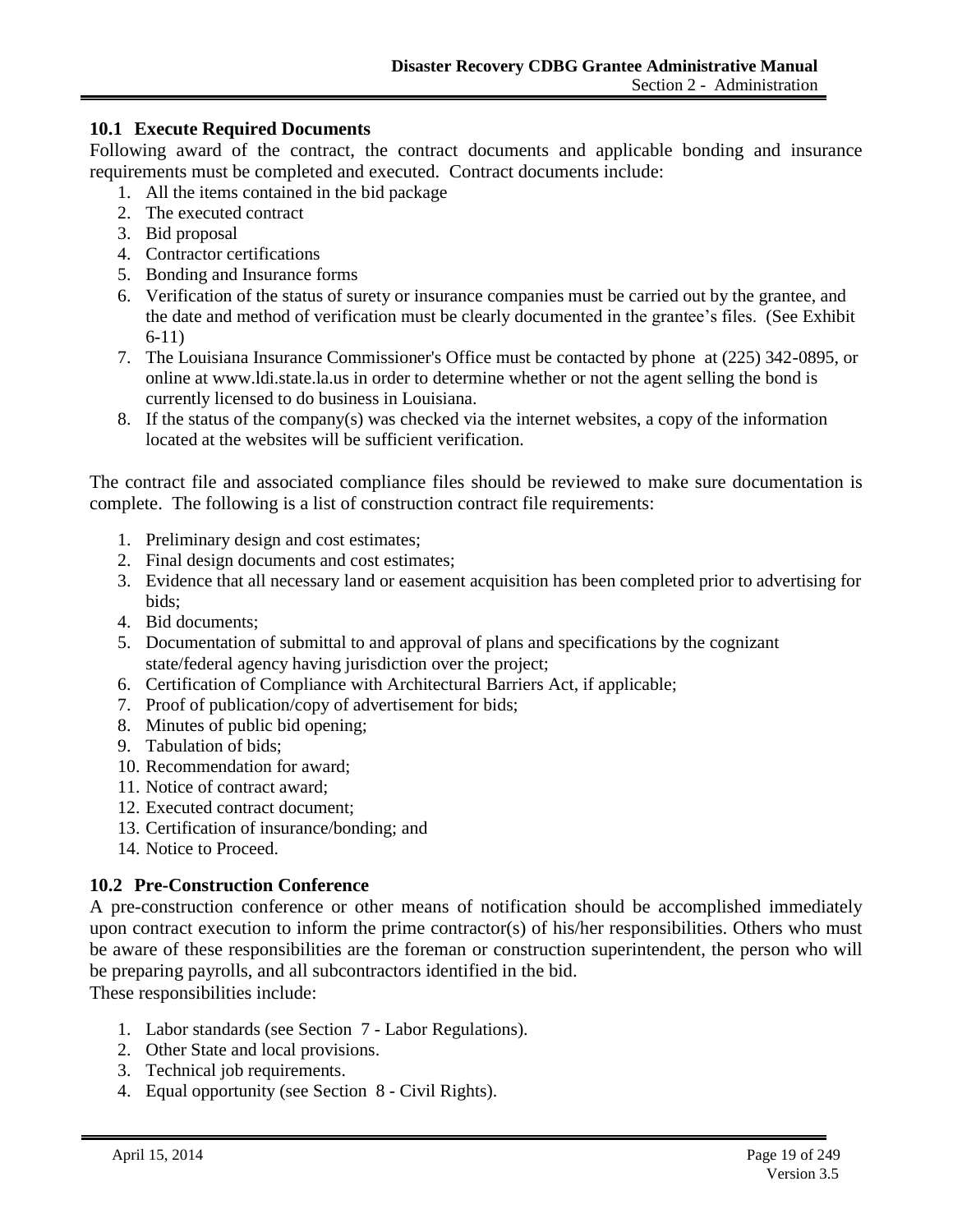- 5. Any equal opportunity deficiencies should be corrected, such as Section 3 of the HUD Act of 1968 compliance plans, certificates of compliance, et cetera that have not been submitted by prime contractors and subcontractors.
- 6. Contractor and subcontractor responsibilities regarding equal opportunity should be explained using the list of commonly asked equal opportunity questions (Exhibit 2-3) as a guide.
- 7. The requirements for the equal opportunity monitoring during site visits should be explained.

# <span id="page-9-0"></span>**10.3 Subcontractor Documentation**

Any subcontractors **not** identified in the bid should provide the data necessary to verify eligibility, sign required certifications, prepare a written plan to ensure compliance with Section 3 of the HUD Act of 1968, etc. All of these contractor/subcontractor responsibilities should be complete prior to start of construction.

## <span id="page-9-1"></span>**10.4 Notice to Proceed**

After execution of the contract documents and notification of the contractor(s) and subcontractor(s) responsibilities, a Notice to Proceed should be issued to each prime contractor. The notice should state the construction start date and the scheduled completion date.

## <span id="page-9-2"></span>**10.5 Monitoring Contractor Progress and Making Progress Payments**

The purpose of this task is to monitor construction contracts to insure compliance with technical specifications and state and federal requirements, maintain adequate cost and budget controls, and process necessary contract changes in order to bring the contract to completion.

## **10.5.1 Cost Breakdown**

Upon receiving the Notice to Proceed, the contractor must submit a cost breakdown showing the amount assigned to each portion of the work.

- 1. This breakdown is not required when per unit prices form the basis of payment under the contract.
- 2. This breakdown must be reviewed by the grantee and the grantee's architect/engineer and used as the basis for requests for payment.
- 3. The breakdown should be submitted within 5-10 days of receipt of the Notice to Proceed.

# **10.5.2 Monitoring and Construction Management**

During construction, the grantee must monitor labor standards and equal opportunity requirements as described in Section 7 - Labor Regulations and Section 8 - Civil Rights.

The grantee is also responsible for construction management. Construction management must include inspection and general supervision of construction to check the contractor's work for compliance with the drawings and specifications and quantity and quality control.

Subtasks that are a part of construction management include:

- 1. General Supervision must include monitoring construction to alert the grantee of the need for adjustments in design as dictated by actual field conditions and the need for contract amendments. All contract amendments affecting alignment and detail or dimensions shown on drawings must include revised drawings.
- 2. Quality Control must include quality tests as necessary to verify conformance with technical specifications concerning minimum quality requirements.
- 3. Quantity Control must include verification of in-place quantities and other records reflecting an as-built facility.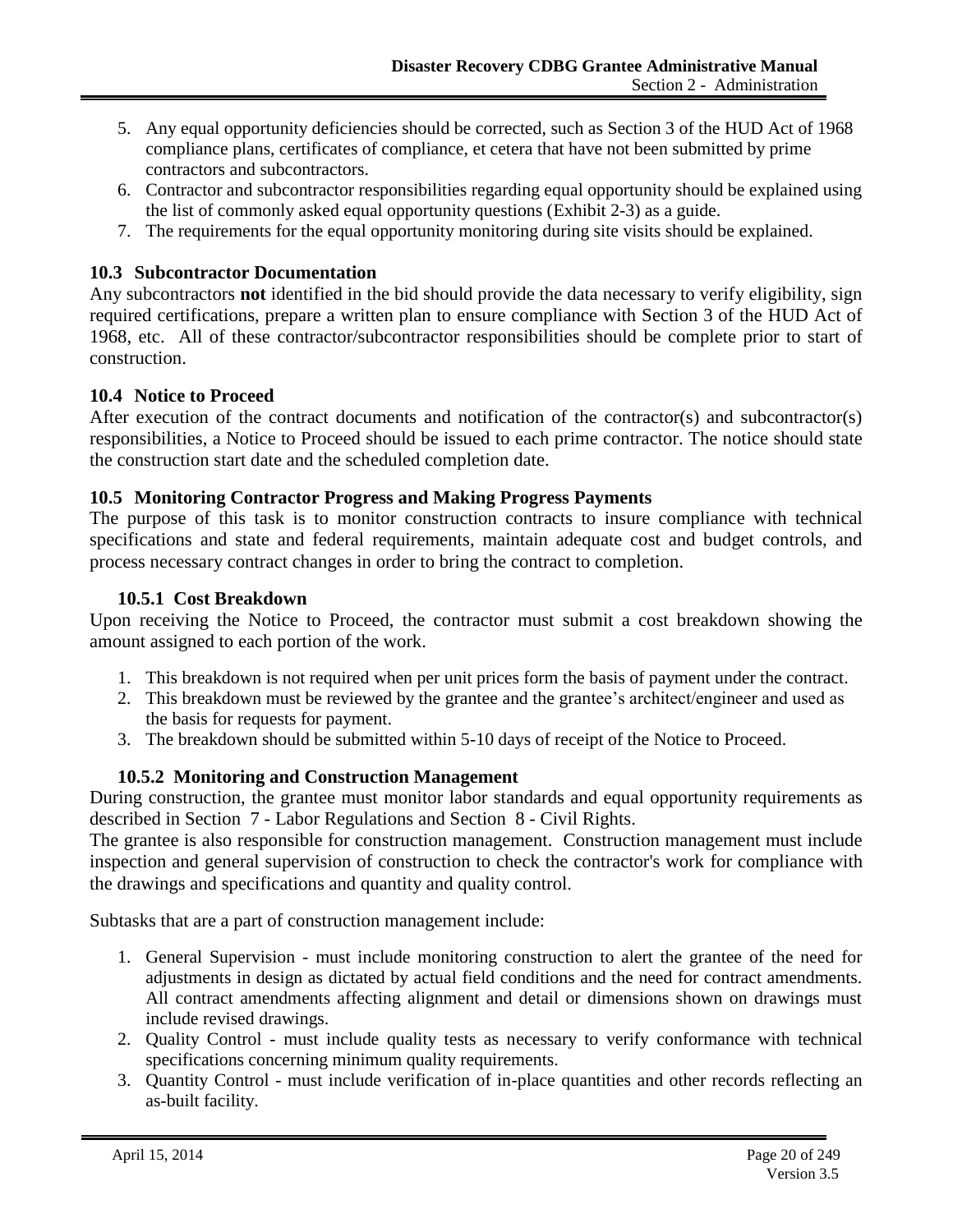- 4. Certification of Pay Estimates must include inspection reports and copies of field measurement notes; test results used to verify contractor's periodic pay estimates for partial payments should be attached to and filed with the periodic estimate for partial payment.
- 5. General construction management may involve other responsibilities including, but not limited to, providing horizontal and vertical control in the form of benchmarks and baselines to be used by the contractor in staking the construction, review and approval of shop drawings, and project coordination.
- 6. Construction Management may be done by the architect/engineer, and, if so, should be included in the scope of services of the professional services contract.

A comprehensive construction contract checklist is included as Exhibit 2-4.

## **10.5.3 Partial Payments**

Upon receipt of requests for partial payment and necessary documentation, the grantee must check equal opportunity and labor standards compliance files to insure that all payrolls have been received and checked, any restitution paid, employee interviews have been conducted, and all discrepancies corrected.

## **10.5.4 Change Orders**

In accordance with the Public Bid Law, all change orders must be in writing. If any of the following circumstances will be affected by the change order, it must be reviewed by OCD-DRU prior to execution:

- 1. The project eligibility;
- 2. The scope of the project is outside of the approved project application; or,
- 3. The project's environmental clearance.

The following steps must be taken for all change orders (regardless if OCD-DRU approval is required):

- 1. Change orders must be prepared and recommended by the architect/engineer.
- 2. The costs of all change orders must be assessed for "cost reasonableness."
- 3. Each change order must be accompanied by a supporting statement which describes why the proposed change is deemed necessary.
- 4. The fully executed change order must contain the signatures of the architect/engineer, contractor, and grantee.
- 5. A copy of the fully executed change order must be maintained within the project file.

# <span id="page-10-0"></span>**10.6 Inspecting and Accepting the Work and Making Final Payment**

This Subsection provides guidance to ensure construction projects are properly inspected prior to closing out the project and the final payment is made.

# **10.6.1 Inspecting and Accepting the Work**

When construction work has been completed, the following steps must be taken:

- 1. The contractor must certify completion of work to the grantee and submit a final request for payment.
- 2. The grantee must then arrange for a final inspection.
- 3. The grantee or the grantee's architect/engineer should attend the final inspection and prepare a written report of the inspection prior to the grantee's issuance of a final certificate of payment.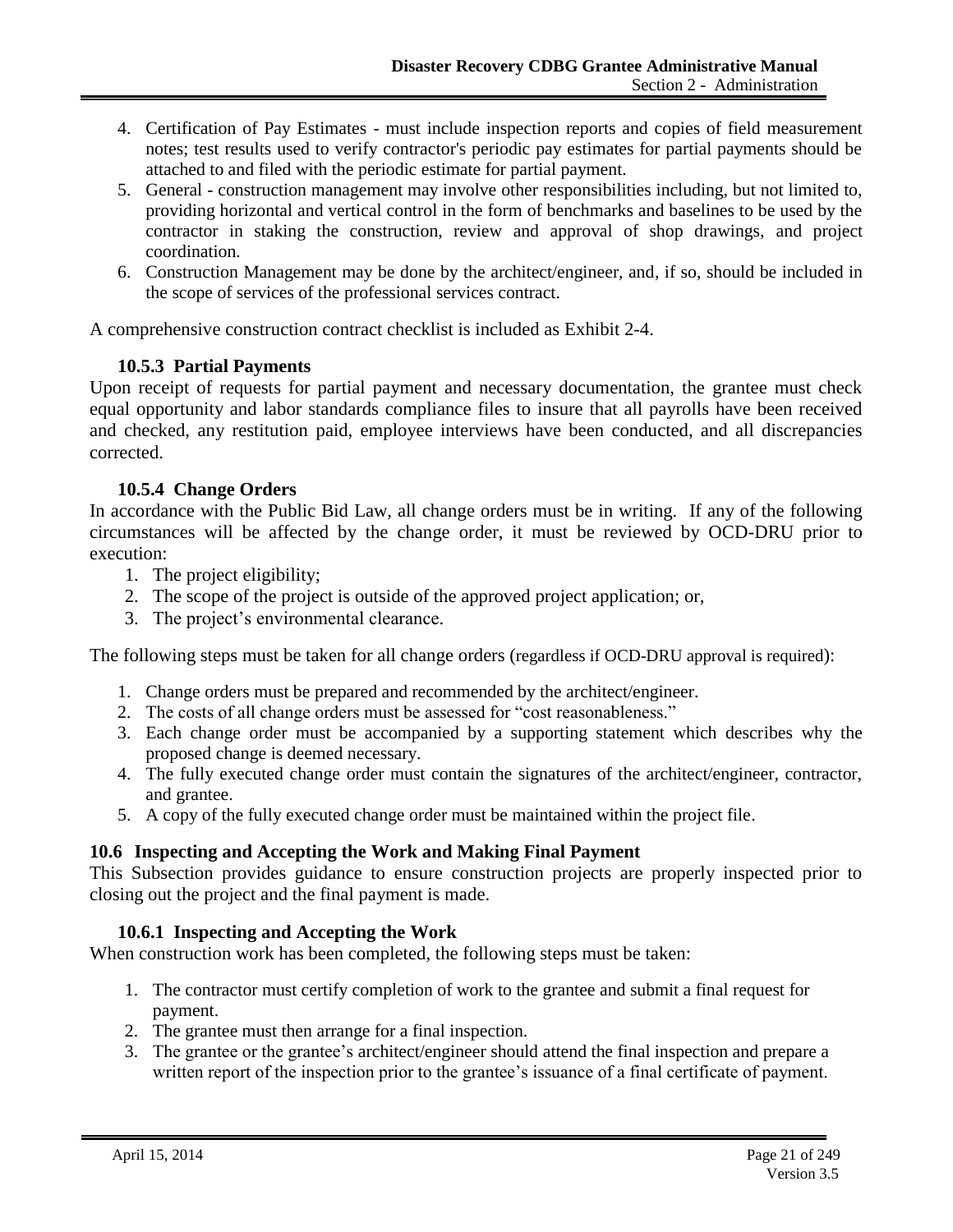4. If the project involved the construction of a building, the Office of the State Fire Marshal, Code Enforcement, and Building Safety must issue a Certification of Occupancy.

Before making final payment (less retainage), the grantee must ensure that:

- 1. All weekly payrolls and Statements of Compliance have been received, checked, and any discrepancies resolved;
- 2. All discrepancies identified via on-site interviews must have been resolved;
- 3. All other required equal opportunity and labor standards provisions must have been satisfied;
- 4. All contract submissions must have been received;
- 5. All claims and disputes involving the contractor must have been resolved; All files must be complete;
- 6. As-built information has been provided to the engineer; and,
- 7. A Final Wage Compliance Report (within Exhibit 13-1 Project Completion Report) is drafted and submitted to the OCD-DRU and placed in the Labor Standards Compliance file.

# **10.6.2 Final Payment**

Once the final work is inspected and all documents are properly executed and submitted, the grantee can issue acceptance of work and final payment, less the retainage. The contractor should file the grantee's acceptance of work at the designated location.

# <span id="page-11-0"></span>**10.7 Retainage**

After 45 days from the filing of the acceptance and upon submission of a clear lien certificate by the contractor, the grantee may release the retainage to the contractor. If any claims or liens remain after the 45 day lien period, the grantee must take appropriate action for disposition of the retainage and all claims against the bonds in accordance with state law.

In accordance with State law (La. Rev. Stat. Ann. § 38:2248.), the grantee may withhold a maximum of ten percent retainage on construction contracts which are less than \$500,000 and a maximum of five percent retainage on construction contracts which are \$500,000 or more.

# <span id="page-11-1"></span>**10.8 Restrictions on Fire Protection Projects**

The use of Disaster Recovery CDBG funds for garages to house fire trucks is allowed with the following stipulations:

- 1. The size of the garage will be based upon the number of operational fire trucks available to be housed there upon completion of the garage.
- 2. Disaster Recovery CDBG funds will not pay for vacant garage space which will be used for truck storage at a future date. The maximum size allowed for each bay is 20' x 50'.
- 3. If there is a valid reason that this size is not sufficient, written approval from the OCD-DRU must be obtained.
- 4. Disaster Recovery CDBG funds will not pay for kitchens, training rooms, et cetera in garages for volunteer fire departments.
- 5. While Disaster Recovery CDBG funds can be used to install a bathroom in the garage, such monies will only pay for a lavatory and toilet; bathing facilities such as baths and showers are not eligible.
- 6. Disaster Recovery CDBG funds can be used to install a heating system in the garage but cannot be used to install a cooling system.

If you intend on constructing buildings to house fire trucks, contact OCD-DRU for assistance.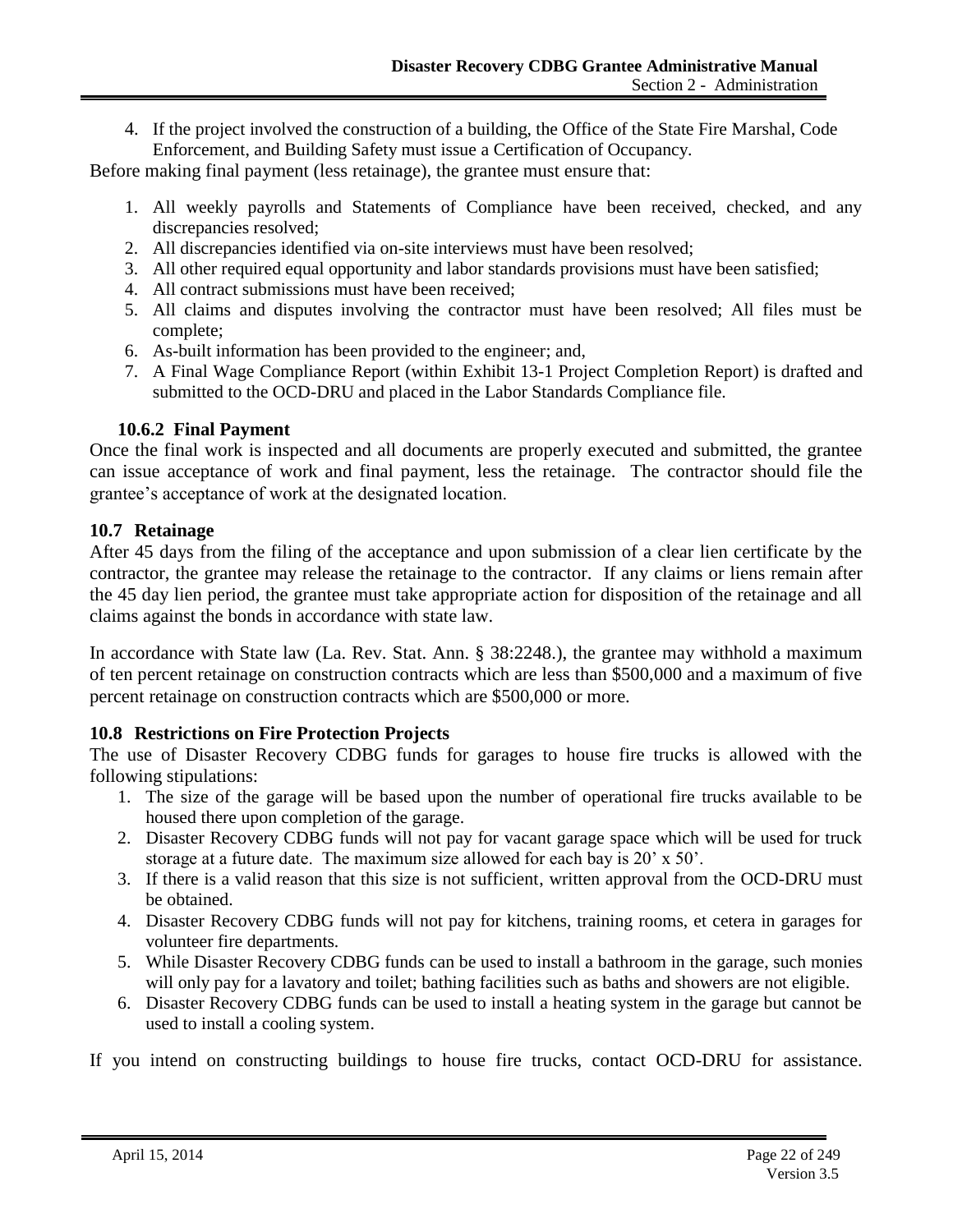# <span id="page-12-0"></span>**11.0 Green Building Standards**

#### <span id="page-12-1"></span>**11.1 Introduction**

Grantees implementing projects utilizing funding from the Hurricane Isaac allocation are required to meet specific guidelines related to Green Building, depending on the type of project.

The projects described below are required to meet the "Green Building Standard."

- i. All new construction of residential buildings; and,
- ii. All replacement of substantially-damaged residential buildings.

The "Green Building Standard" is described in more detail in *Section 11.2 Requirements of the Green Building Standard*. Replacement of residential buildings may include reconstruction (i.e., substantially demolishing and re-building a housing unit on the same lot in the same manner). It may also include changes to structural elements such as flooring, columns or load bearing interior or exterior walls.

For projects other than those described above, such as rehabilitation of non-substantially-damaged residential buildings, Grantees must follow the guidelines specified in the [HUD CPD Green Building](file:///C:/Users/mstaples/Documents/SharePoint%20Drafts/portal.hud.gov/hudportal/documents/huddoc)  [Retrofit Checklist,](file:///C:/Users/mstaples/Documents/SharePoint%20Drafts/portal.hud.gov/hudportal/documents/huddoc) available on the Community Planning and Development (CPD) Disaster Recovery website located at: [http://portal.hud.gov/hudportal/documents/huddoc?id=drsi\\_retrofit.xls.](http://portal.hud.gov/hudportal/documents/huddoc?id=drsi_retrofit.xls)

Additional information regarding this checklist can be found in *Section 11.3 Standards for Rehabilitation of Non-substantially-damaged Residential Buildings*.

## <span id="page-12-2"></span>**11.2 Requirements of the Green Building Standard**

Meeting the Green Building Standard requires the Grantee to ensure all new construction of residential buildings and all replacement of substantially-damaged residential buildings, meets an industryrecognized standard that has achieved certification under at least one of the following programs:

- i. ENERGY STAR (Certified Homes or Multifamily High Rise);
- ii. Enterprise Green Communities;
- iii. LEED (NC, Homes, Midrise, Existing Buildings O&M, or Neighborhood Development);
- iv. ICC–700 National Green Building Standard;
- v. EPA Indoor AirPlus (ENERGY STAR a prerequisite); or,
- vi. Any other equivalent comprehensive green building program, including regional programs.

## <span id="page-12-3"></span>**11.3 Standards for Rehabilitation of Non-substantially-damaged Residential Buildings**

For rehabilitation projects (see definition in *Section 11.1*), Grantees must apply the guidelines outlined in the HUD CPD Green Building Retrofit Checklist [\(http://portal.hud.gov/hudportal/documents/huddoc?id=drsi\\_retrofit.xls\)](http://portal.hud.gov/hudportal/documents/huddoc?id=drsi_retrofit.xls), to the extent applicable, on the rehabilitation work undertaken. Examples include the following:

- The use of mold resistant products when replacing surfaces such as drywall.
- When older or obsolete products are replaced as part of the rehabilitation work, use ENERGY STARlabeled, WaterSense-labeled, or Federal Energy Management Program (FEMP)-designated products and appliances.
	- o If the furnace, air conditioner, windows, and appliances are replaced, the replacements must be ENERGY STAR-labeled or FEMP-designated products